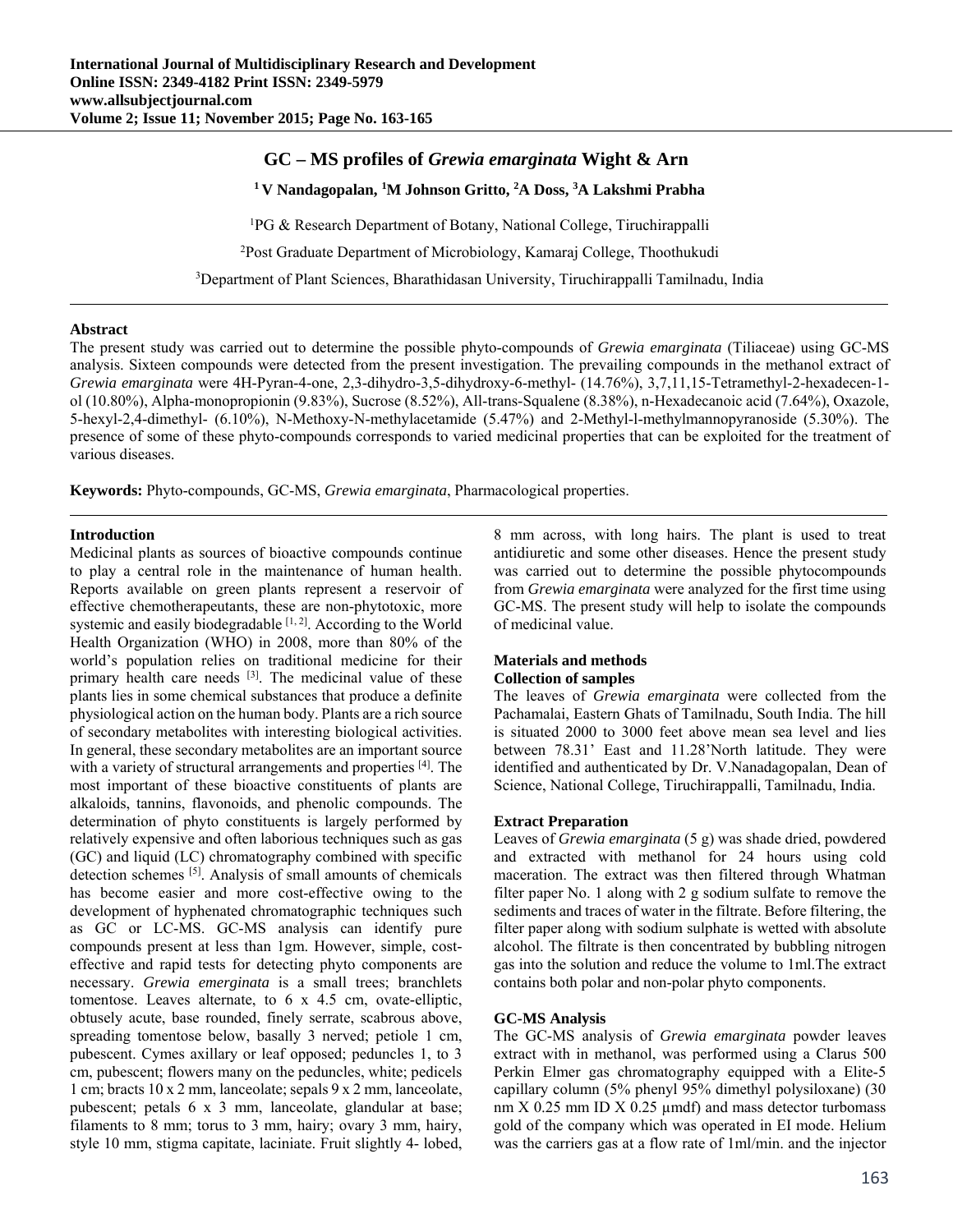was operated at 290 °C and the oven temperature was programmed as follows; 50 °C at 8 °C/min to 200 °C (5 min) at 7 ºC/min to 290 ºC (10 min).

## **Identification of components**

Interpretation on mass spectrum of GC-MS was done using the database of National Institute Standard and Technology (NIST), having more than 62,000 patterns. The mass spectrum of the unknown component was compared with the spectrum of the known components stored in the (NIST), library. The name, molecular weight and structure of the components of the test materials were ascertained [6, 7].

## **Results and Discussion**

The components present in the methanol extract of *G. emarginata* were identified by GC-MS analysis (Figure 1). The active compounds with their retention time (RT), Molecular formula and Molecular weight (MW) in the ethanol extract of rhizomes of *G. emarginata* are presented in Table 1. Sixteen compounds were identified in methanol extract of *G. emarginata*. The prevailing compounds in the methanol extract of *Grewia emarginata* were 4H-Pyran-4-one, 2,3-dihydro-3,5 dihydroxy-6-methyl- (14.76%), 3,7,11,15-Tetramethyl-2 hexadecen-1-ol (10.80%) (synonym: phytol), Alphamonopropionin (9.83%), Sucrose (8.52%), All-trans-Squalene (8.38%), n-Hexadecanoic acid (7.64%), Oxazole, 5-hexyl-2,4 dimethyl- (6.10%), N-Methoxy-N-methylacetamide (5.47%) and 2-Methyl-l-methylmannopyranoside (5.30%). Among those, 4H-Pyran-4one, 2, 3-dihydro-3,5 dihydroxy-6-methyl was found to be a bio active compound. The literature of this compound showed that it is a flavonoid compound and also has various medical applications the activities like antimicrobial, antioxidant anticancer, hypercholesterolemic, antiulcerogenic, lubricant, nematicide, anti inflammatory, antiandrogenic and other activities.

Phytol is a key acyclic diterpene alcohol that is a precursor for vitamins E and K1. It is used along with simple sugar or corn syrup as a hardener in candies. Phytol was observed to have antibacterial activities against *Staphylococcous aureus* by causing damage to cell membranes as a result there is a leakage of potassium ions from bacterial cells [8]. Phytol, Phenol, 2, 4 bis (1-phenylethyl) - which are all have medicinal properties. The presence of phytol compounds attributes to the antimicrobial, anti-inflammatory and anticancer property of the plant leaves. On the other hand, the. n-Hexadecanoic acid has antioxidant, hypocholesterolemic, nematicide, pesticide, lubricant, antiandrogenic, flavor, hemolytic  $5-\alpha$  reductase inhibitor activities.

In the present investigation, sixteen compounds were detected by Gas Chromatography-Mass Spectrum (GC-MS) analysis. The presence of various phyto-compounds justifies the use of this plant for various ailments by traditional practioners. However, isolation of individual active constituents and subjecting it to biological activity will definitely give successful results. It could be concluded that, *Grewia emarginata* contains various bioactive compound. So it is recommended as a plant of phytopharmaceutical importance.

| <b>Table 1:</b> Phytocompounds identified in methanol extract of <i>Grewia emarginata</i> using GC-MS |  |  |
|-------------------------------------------------------------------------------------------------------|--|--|
|-------------------------------------------------------------------------------------------------------|--|--|

| S. No.           | <b>Peak Name</b>                                                                        | <b>Retention time</b> | Peak area | %Peak area |
|------------------|-----------------------------------------------------------------------------------------|-----------------------|-----------|------------|
| 1.               | Name: N-Methoxy-N-methylacetamide<br>Formula: C4H9NO2<br>MW: 103                        | 2.80                  | 373487    | 5.4734     |
| 2.               | Name: 3-Amino-2-oxazolidinone<br>Formula: C3H6N2O2<br>MW: 102                           | 3.47                  | 290354    | 4.2551     |
| 3 <sub>1</sub>   | Name: 2-Methyl-l-methylmannopyranoside<br>Formula: C7H14O5<br>MW: 178                   | 5.15                  | 362191    | 5.3079     |
| $\overline{4}$ . | Name: 3-Hexene<br>Formula: C6H12<br>MW: 84                                              | 5.69                  | 247274    | 3.6238     |
| 5 <sub>1</sub>   | Name: 2-Cyclopenten-1-one, 2-hydroxy-<br>Formula: C5H6O2<br>MW: 98                      | 5.86                  | 317408    | 4.6516     |
| 6.               | Name: Alpha-monopropionin<br>Formula: C6H12O4<br>MW: 148                                | 7.62                  | 671331    | 9.8383     |
| 7.               | Name: 4H-Pyran-4-one, 2,3-dihydro-3,5-dihydroxy-6-methyl-<br>Formula: C6H8O4<br>MW: 144 | 10.54                 | 1007464   | 14.7643    |
| 8.               | Name: Propanamide, 2-amino-3-phenyl<br>Formula: C9H12N2O<br>MW: 164                     | 12.51                 | 337832    | 4.9509     |
| 9.               | Name: 2-Methoxy-4-vinylphenol<br>Formula: C9H10O2<br>MW: 150                            | 13.85                 | 143809    | 2.1075     |
| 10.              | Name: Sucrose<br>Formula: C12H22O11<br>MW: 342                                          | 16.95                 | 581908    | 8.5278     |
| 11.              | Name: Oxazole, 5-hexyl-2,4-dimethyl-<br>Formula: C11H19NO                               | 22.14                 | 416408    | 6.1024     |